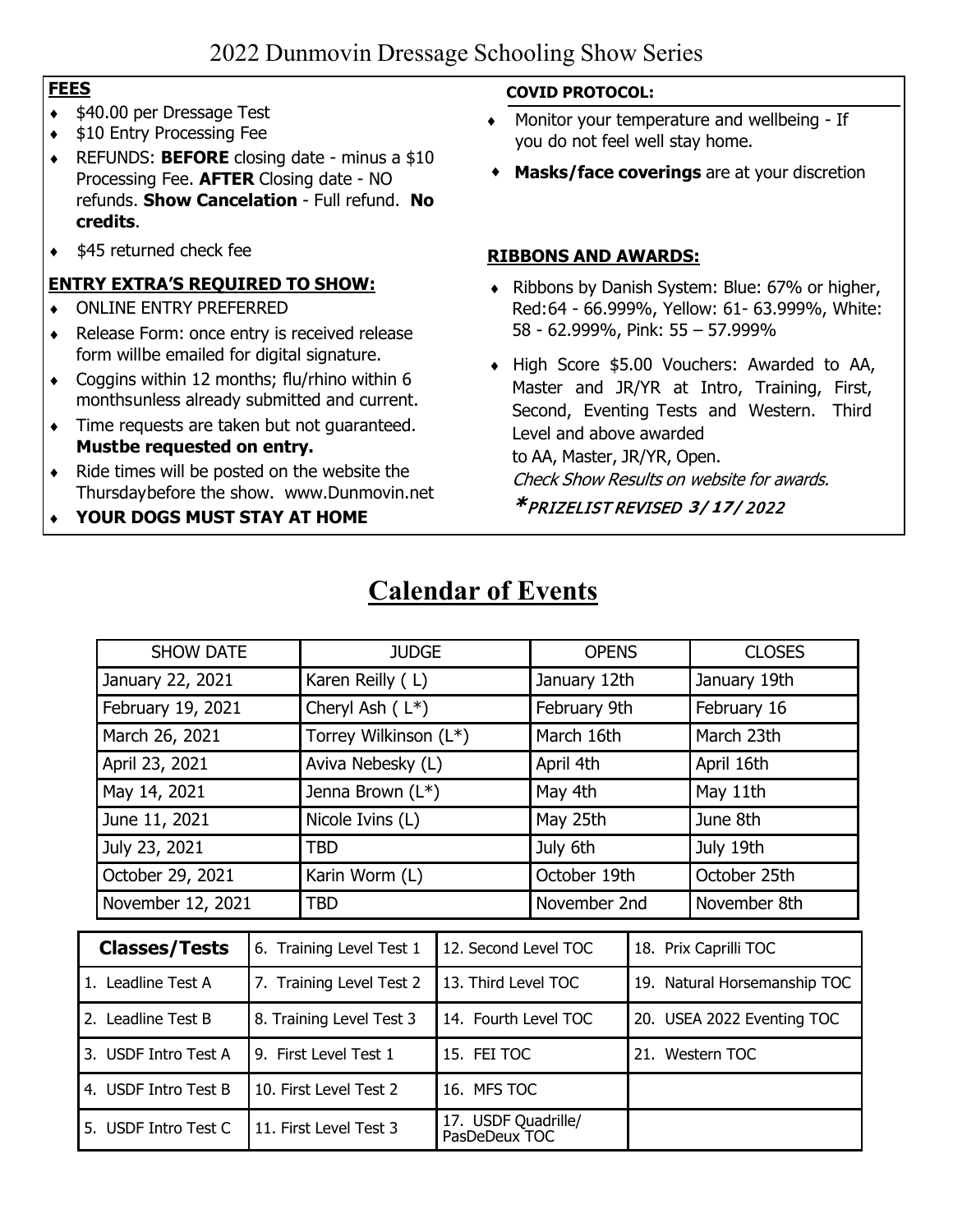# 2022 Dunmovin Dressage Schooling Show Series ENTRY FORM

| <b>Emergency Contact:</b><br>Relationship: Phone #: Phone #:                                                                                                                                                                                                                                                                                                                                    |                 |  |                                                                                                                                    |              |  |  |
|-------------------------------------------------------------------------------------------------------------------------------------------------------------------------------------------------------------------------------------------------------------------------------------------------------------------------------------------------------------------------------------------------|-----------------|--|------------------------------------------------------------------------------------------------------------------------------------|--------------|--|--|
| I am a (Check all that apply):                                                                                                                                                                                                                                                                                                                                                                  |                 |  |                                                                                                                                    |              |  |  |
| $JRYR (DOB:$ (2008)                                                                                                                                                                                                                                                                                                                                                                             | AA              |  | Master Open DVCTA                                                                                                                  | <b>OVCTA</b> |  |  |
| Class $#$<br><b>Class Description</b><br><u> 1999 - Johann Harry Harry Harry Harry Harry Harry Harry Harry Harry Harry Harry Harry Harry Harry Harry Harry</u><br>the control of the control of the control of the control of the control of the control of the control of the control of the control of the control of the control of the control of the control of the control of the control |                 |  | Show Date:<br><u> Alexandria de la contrada de la contrada de la contrada de la contrada de la contrada de la contrada de la c</u> |              |  |  |
| Sub Total = $\frac{1}{2}$<br>Minus \$5.00 Voucher if applicable - $\frac{1}{2}$ (Voucher #)<br>Entry Processing Fee - \$ 10.00                                                                                                                                                                                                                                                                  |                 |  |                                                                                                                                    |              |  |  |
| $Total = $$                                                                                                                                                                                                                                                                                                                                                                                     |                 |  |                                                                                                                                    |              |  |  |
|                                                                                                                                                                                                                                                                                                                                                                                                 |                 |  |                                                                                                                                    |              |  |  |
| <b>Checks Payable to:</b> Dunmovin Enterprises LLC<br>Or                                                                                                                                                                                                                                                                                                                                        |                 |  | <b>Send Entries to:</b><br>Dunmovin Enterprises LLC<br>812 Guthrie Rd.<br>West Chester, PA 19380                                   |              |  |  |
| We Accept:                                                                                                                                                                                                                                                                                                                                                                                      |                 |  |                                                                                                                                    |              |  |  |
| <b>MasterCard</b><br>Visa                                                                                                                                                                                                                                                                                                                                                                       | <b>Discover</b> |  | <b>American Express</b>                                                                                                            |              |  |  |
|                                                                                                                                                                                                                                                                                                                                                                                                 |                 |  |                                                                                                                                    |              |  |  |
|                                                                                                                                                                                                                                                                                                                                                                                                 |                 |  |                                                                                                                                    |              |  |  |
|                                                                                                                                                                                                                                                                                                                                                                                                 |                 |  |                                                                                                                                    |              |  |  |